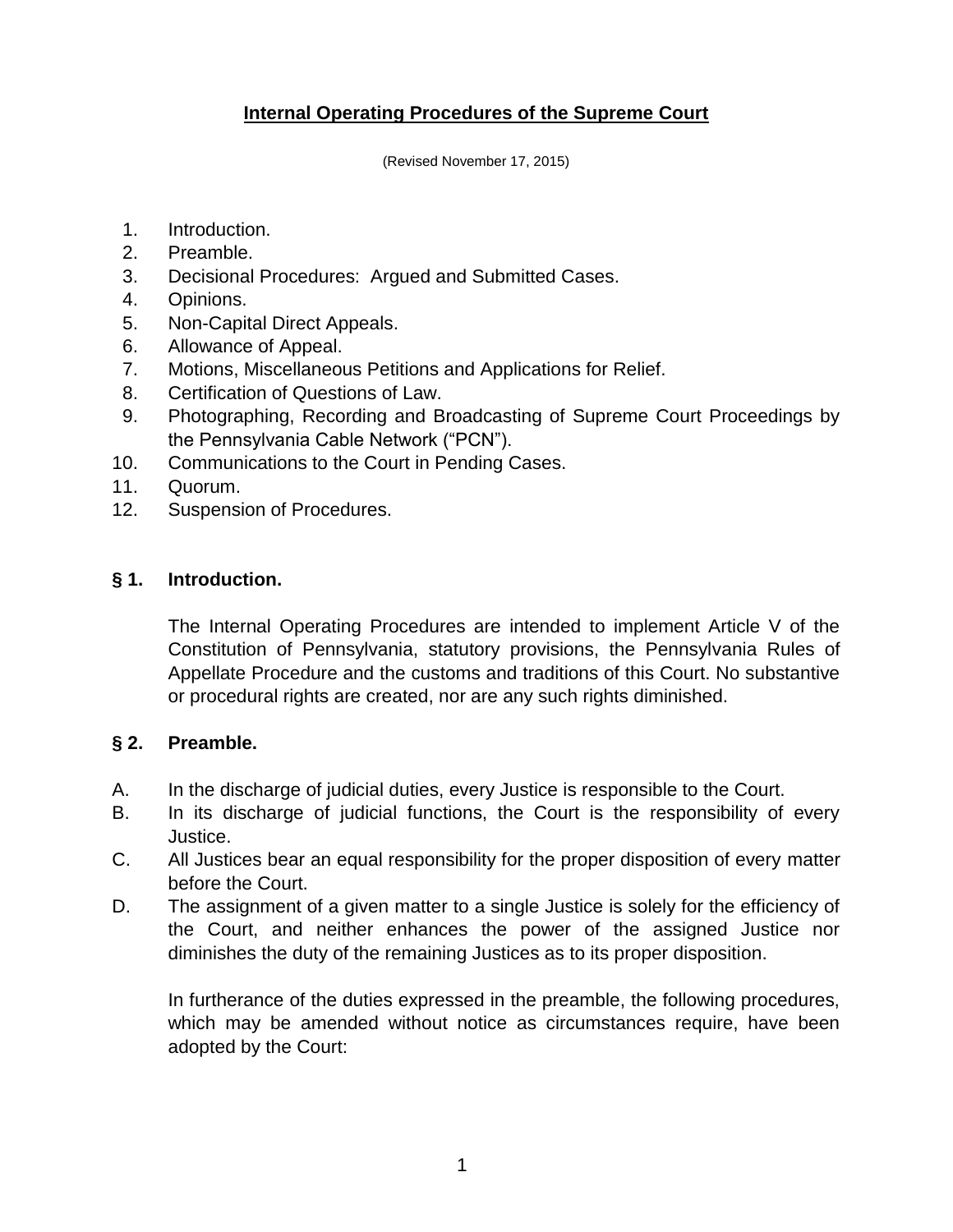### **§ 3. Decisional Procedures: Argued and Submitted Cases.**

### A. Argued Cases

- 1. *Argument Session Schedule.* Unless otherwise ordered by the Court, argument sessions shall be scheduled for one-week periods during the months of March, April, May, September, October and December. Daily arguments shall begin at 9:30 a.m. unless otherwise designated.
- 2. *Listing of Cases.* The following cases shall be listed for oral argument upon completion of the briefing schedule or as soon as practicable:
	- a. Direct appeals from a judgment of sentence of death ("capital direct appeals").
	- b. Cases in which allowance of appeal (''allocatur'') has been granted, unless the Court has ordered that the appeal be submitted on the briefs.
	- c. All other cases that have been designated by the Court as suitable for oral argument, including but not limited to non-capital direct appeals and Post Conviction Relief Act ("PCRA") appeals.
- 3. *Assignments.* Each day following oral argument the Court shall meet in conference to discuss the cases argued that day. The Chief Justice shall preside at the conference, lead the Court's discussion, and call for a tentative vote on the decision of each case. The Justices shall vote in an inverse order of seniority.

Argued cases, except for non-capital direct appeals, shall be assigned at conference by the senior Justice in the majority position in such a manner as to achieve equal distribution of assignments and to avoid delay in deciding cases. If it appears that due to illness of a Justice or for some other reason this purpose is not being served, the Chief Justice may, as a matter of his or her discretion, alter the assignment order.

An argued non-capital direct appeal will be assigned to the Justice who prepared the disposition memorandum, unless after conference vote his or her position is not aligned with that of the majority, in which case the assignment shall be made by the senior member of the majority.

If a Justice to whom a case has been assigned subsequently decides to change his or her position on the proper decision of the case and ceases to be aligned with the conference majority view, he or she shall provide a draft opinion or proposed order along with an explanation of the change of position.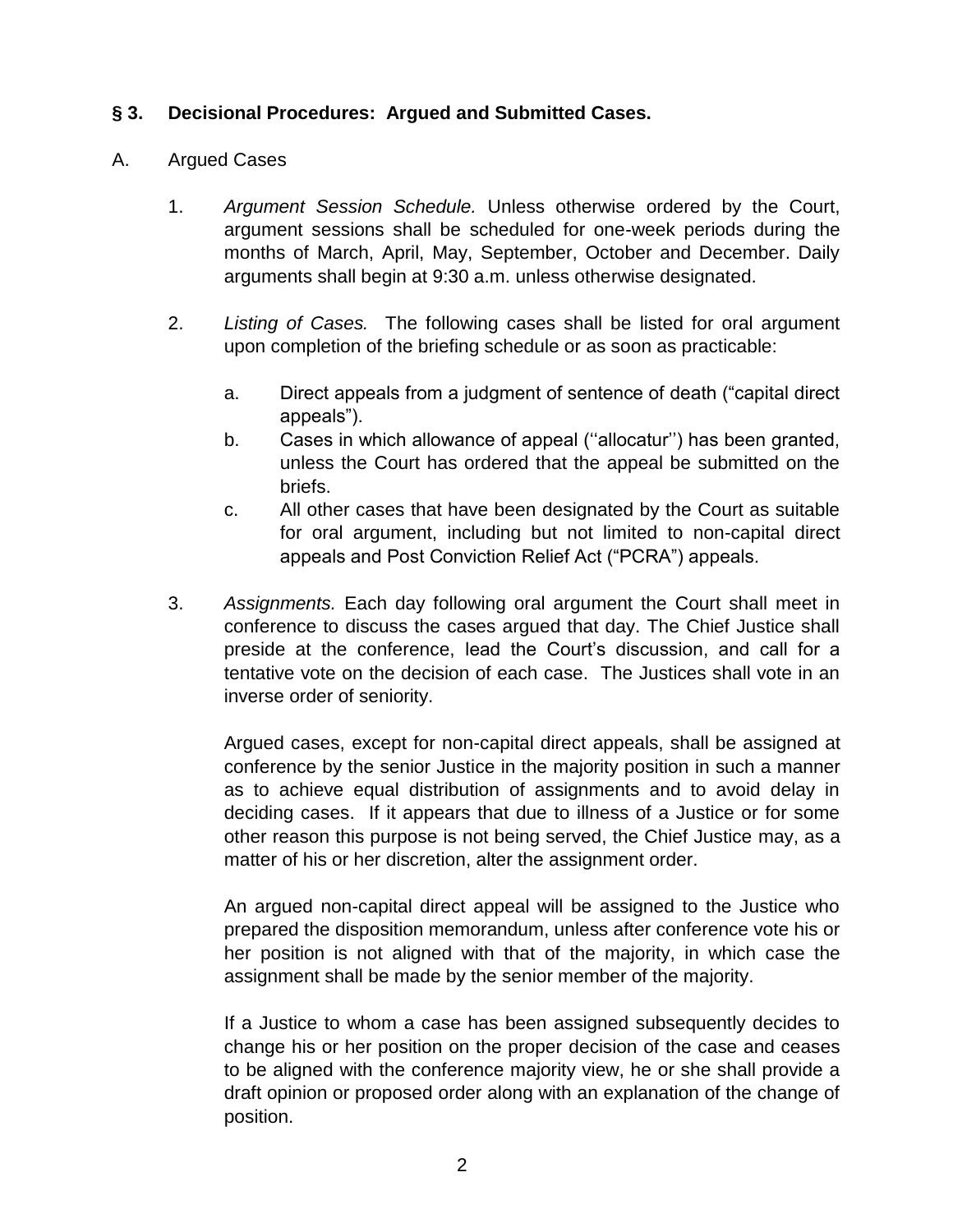### B. Submitted Cases.

When the Court has determined, either upon motion of the parties in advance of oral argument or sua sponte, that a case shall be decided on the submitted briefs, the Prothonotary shall direct the case to the Court for disposition upon completion of the briefing schedule or as soon as practicable. PCRA appeals shall be submitted on the briefs unless otherwise directed by the Court on its own motion or upon application, in accordance with Pa.R.A.P. 2311(b).

The Chief Justice will assign submitted cases in a rotation schedule by seniority, except for non-capital direct appeals, which shall be assigned to the Justice who authored the disposition memorandum. Capital PCRA appeals shall be assigned in a separate rotation, to ensure an even distribution of responsibility in those appeals. If it appears that there is an unequal distribution of cases or a delay in deciding cases, the Chief Justice may, as a matter of his or her discretion, alter the assignment order.

- C. Per Curiam Orders.
	- 1. A per curiam order may be issued
		- a. when the Court's decision:
			- (1) does not establish a new rule of law;
			- (2) does not alter, modify, criticize or clarify an existing rule of law;
			- (3) does not apply an established rule of law to a novel fact situation;
			- (4) does not constitute the only binding precedent on a particular point of law;
			- (5) does not involve a legal issue of continuing public interest; or
		- b. whenever the Court decides such an order is appropriate.
	- 2. A per curiam order reversing an order of the lower court must cite to controlling legal authority or provide a full explanation of the reasons for reversal.
	- 3. In cases involving discretionary appeals, the Court may enter a per curiam order dismissing the appeal as improvidently granted.
	- 4. A Justice may request that a per curiam order record that he or she voted for a different disposition.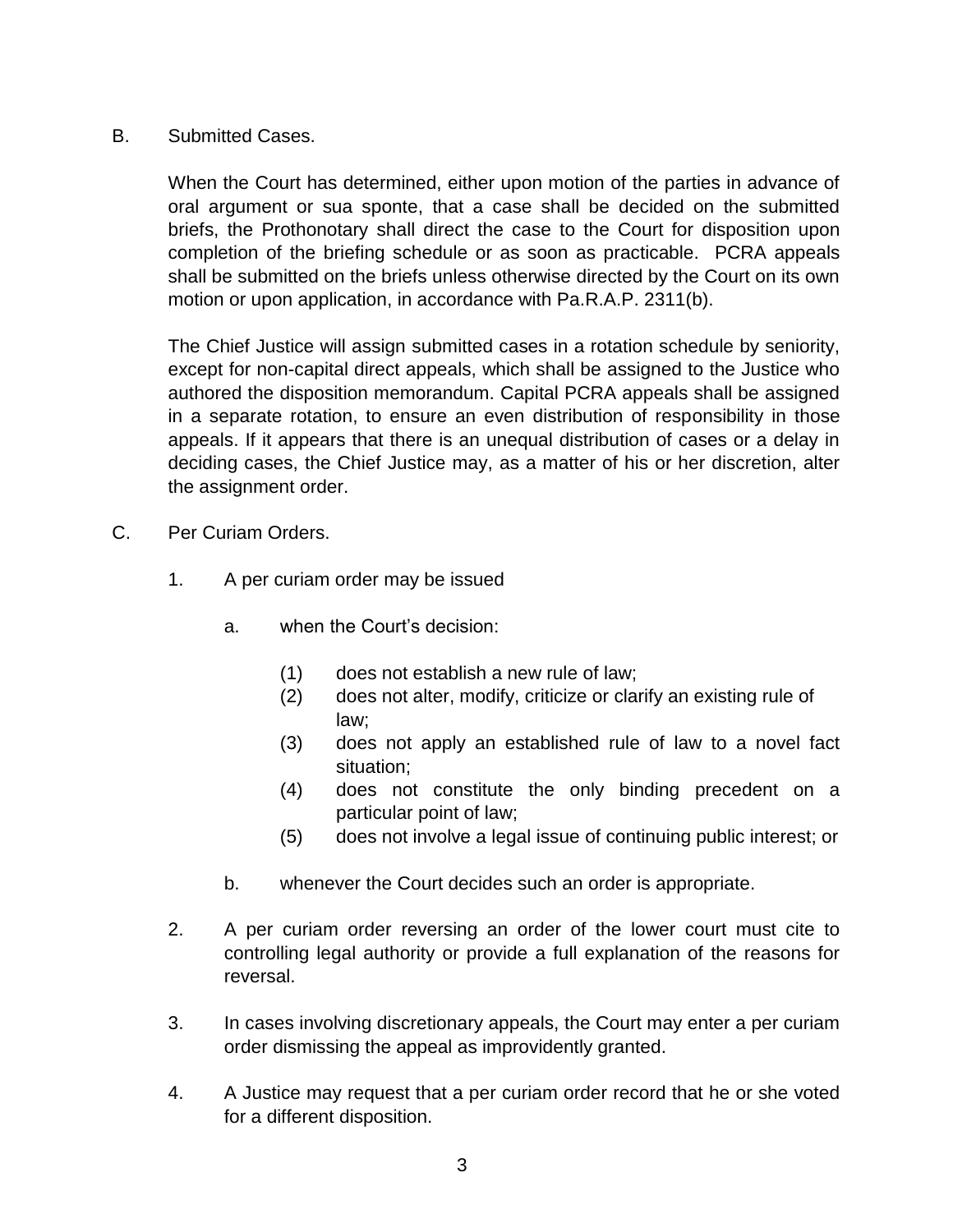- 5. A per curiam order shall indicate if a Justice did not participate in the consideration or decision of the matter.
- 6. *Reconsideration Applications*
	- a. Assignment. The Prothonotary shall assign applications for reconsideration to the Justice who authored the per curiam order.
	- b. Circulation and Disposition. The assigned Justice shall circulate to all members of the Court a recommended disposition within fourteen (14) days of the assignment or within seven (7) days of the date of assignment in Children's Fast Track appeals.<sup>1</sup> A Justice who disagrees with the recommended disposition shall circulate a counter-recommendation within fourteen (14) days of the original recommendation or seven (7) days in Children's Fast Track appeals. A vote of the majority is required to grant reconsideration. In any case in which reconsideration is denied, a Justice may request that the order record that he or she voted to grant reconsideration. The order shall indicate if a Justice did not participate in the consideration or decision of the matter.
- D. Oral Argument

 $\overline{a}$ 

- 1. *Guidelines for Oral Argument.*
	- a. No fixed amount of time is reserved for each argument. Oral argument is at the discretion of the Court and proceeds to the extent necessary to answer any questions the Justices may have on the issue(s).
	- b. Since the Court does not use a clock or light system, counsel should be alert to indications from the Chief Justice that the Court is satisfied that all questions have been addressed.
	- c. The Court does not ordinarily permit rebuttal. Counsel are advised not to request rebuttal. However, when necessary and appropriate, the Court may in its discretion request to hear further from counsel.

<sup>&</sup>lt;sup>1</sup> "Children's Fast Track appeal" is defined in Pa.R.A.P. 102. A "Children's Fast Track case" is any case involving an order regarding dependency, termination of parental rights, adoptions, custody or paternity. See 42 Pa.C.S. §§ 6301 et seq.; 23 Pa.C.S. §§ 2511 et seq.; 23 Pa.C.S. §§ 2101 et seq.; 23 Pa.C.S. §§ 5321 et seq.; 23 Pa.C.S. §§ 5102 et seq.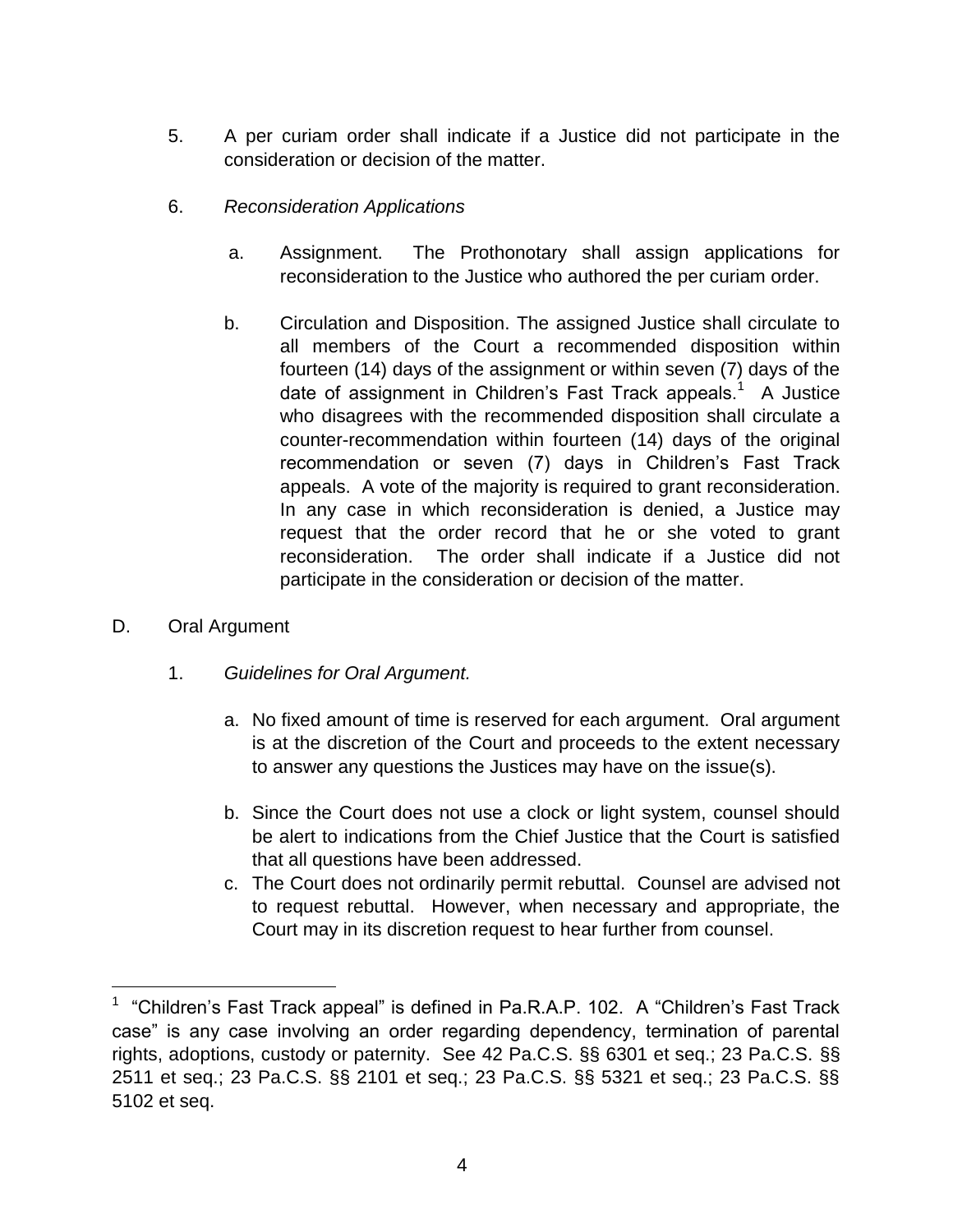- d. The Court is familiar with the cases to be heard at oral argument. Accordingly, counsel should avoid a recitation of the facts and procedural history and focus on the issue(s) to be argued.
- e. The Court recognizes that oral argument is only one part of appellate advocacy. Counsel for the appellant should be selective in the issues to be argued and may rely on their briefs for the remainder of the issues. Nothing is waived by this process. The appellee's counsel should generally respond only to the issues argued by the appellant's counsel.
- f. In cases involving multiple parties represented by separate counsel, counsel should strive to avoid repetitive presentations.
- g. If a party's counsel fails to appear for argument, opposing counsel may be asked to submit the case on the briefs.
- h. Counsel are advised not to use graphs and charts on easels. Instead, copies of such matters should be provided to the court crier for distribution to the Court. Counsel must also provide advance copies to opposing counsel.
- 2. *Requests by Amicus Curiae*. In cases where amicus curiae has filed a brief, requests by amicus to present oral argument shall be made by application and will be granted only in extraordinary circumstances. Applications to present oral argument are assigned to the Chief Justice, who will circulate a recommendation to the Court. A vote of the majority is required to grant the request.

## **§ 4. Opinions.**

- A. Circulation Schedule; Voting; Hold; Reassignment.
	- 1. *Preparation of Opinions*. Preparation of opinions and responses to circulating opinions shall be given the highest priority.
		- a. Majority. The assigned Justice shall, absent extraordinary circumstances, circulate a proposed majority opinion to all members of the Court within ninety (90) days of the assignment in single-issue cases and serial capital PCRA appeals, within one hundred and twenty (120) days in multiple-issue cases, within one hundred and fifty (150) days in capital direct appeals, within one hundred and eighty (180) days in first capital PCRA appeals, or within forty-five (45) days of the assignment of a Children's Fast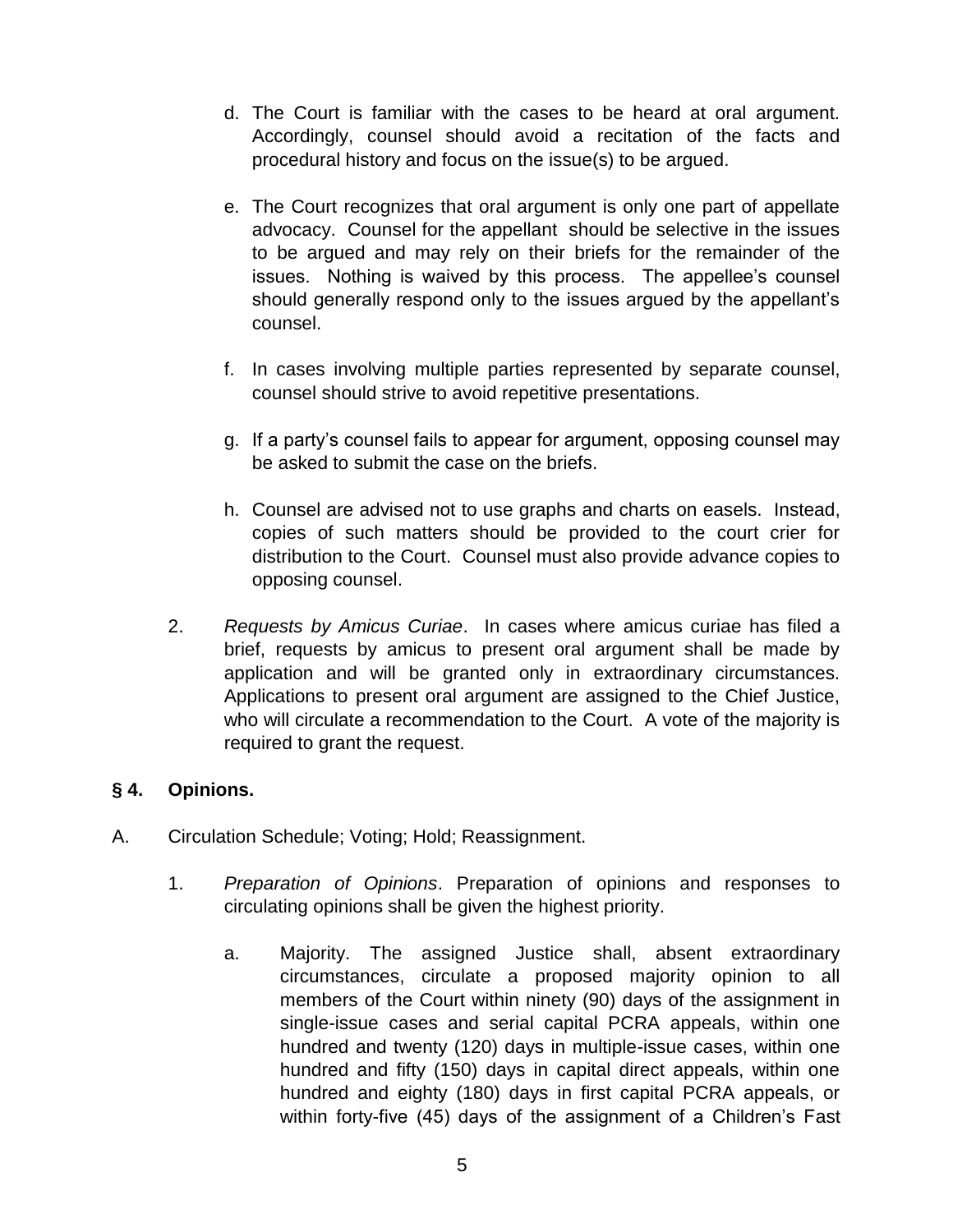Track appeal. The Court should make every effort to decide cases by clear majority disposition.

- b. Concurrences and Dissents. Justices who are aligned as to the result should collaborate as much as possible to achieve a unified position in responsive opinions.Concurrences and dissents shall be circulated to all members of the Court within forty (40) days of the date on which votes on the proposed majority opinions were due in single-issue cases and serial capital PCRA appeals, within sixty (60) days in multiple-issue cases, within seventy-five (75) days in capital direct appeals, and within ninety (90) days in first capital PCRA cases. Matters may also be held for additional review by a Justice during these time periods. In Children's Fast Track appeals, concurrences and dissents shall be circulated to all members of the Court within twenty (20) days of the date on which votes on the proposed majority opinion were due.
- 2. *Monthly Vote Lists*. Circulating proposed opinions are voted upon each month according to the schedule provided by the Chief Justice for use in that calendar year. Each monthly vote list shall be circulated by the Chief Justice the first Monday of the month, or, if that date is a holiday, on the first Tuesday of the month; the dates to circulate the vote lists may be adjusted. The cases listed shall include all proposed majority opinions, per curiam opinions and dispositive per curiam orders in appeal cases submitted for the Court's consideration as of ten (10) days prior to the circulation of the vote list. Responsive opinions to majority opinions on a vote list shall be circulated by 5:00 p.m. on the Friday before the vote list is circulated; responsive opinions circulated after that time shall move the case to the next vote list. Responsive opinions to majority opinions not already on a vote list shall be placed on the next available vote list following their circulation to the Court.
- 3. *Entry of Votes.* Votes on listed cases shall be entered according to the schedule provided by the Chief Justice. Generally speaking, votes are due on the fifth business day following circulation of the vote list. However, that time frame is adjusted to account for holidays, court sessions and other anticipated conflicts. The vote schedule for the calendar year distributed to the Court by the Chief Justice specifies the vote day for each month. Within two (2) business days following entry of the votes, the Chief Justice will circulate to all Justices a disposition, listing the votes for each case. Within two (2) days after circulation of the disposition, the Chief Justice must be advised of any correction. On the next business day (the fifth business day following the entry of votes) the Chief Justice shall circulate to the Court and to the Prothonotary a confidential list of all cases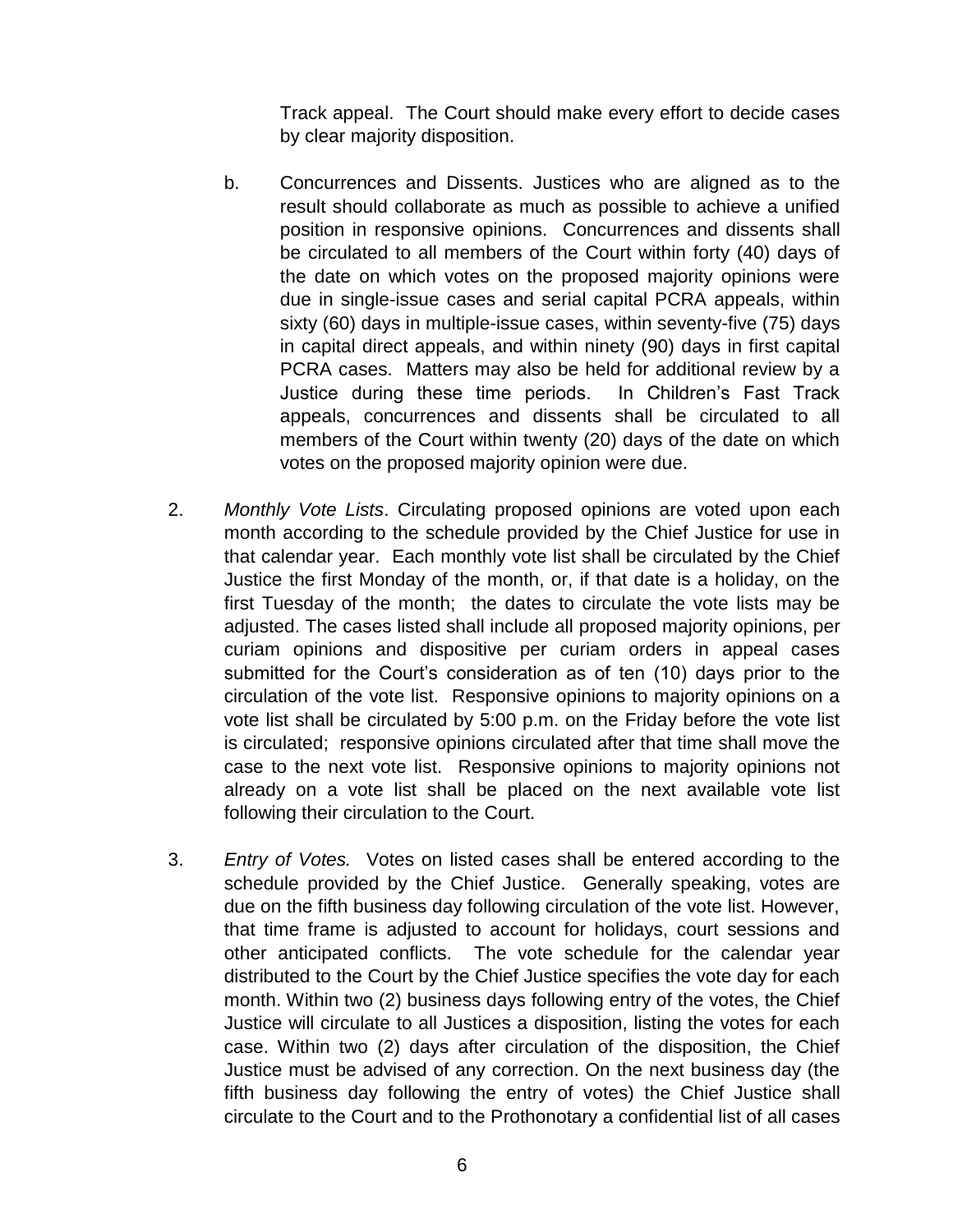ready to be filed together with the votes of the Justices. No case will appear on the confidential list unless all votes are recorded. The Prothonotary will docket opinions consistent with the information received.

- a. Permissible votes include "join majority opinion"; "join majority opinion/author concurring opinion"; "author revised majority opinion"; "author concurring opinion"; "author revised concurring opinion"; "hold for concurring opinion"; "join concurring opinion"; "author dissenting opinion"; "author revised dissenting opinion"; "hold for dissenting opinion"; "join dissenting opinion"; "author "hold for concurring/dissenting opinion"; "join concurring/dissenting opinion"; "hold for further review"; "do not participate"; or "other." A Justice may also "concur in the result" or "dissent without opinion," but these options should not be employed if the vote is dispositive.
- b. Telephone Conferences and Administrative Agenda. After receipt of the monthly vote list, any Justice may request that any case be held for telephone conference by making such request in writing or electronically to the Chief Justice with notice to all other Justices. The list will also indicate a date certain on which a telephone conference will be held for any cases so designated. At the request of any Justice, and upon approval by the Chief Justice, cases may be held for discussion to take place at the next scheduled administrative agenda.
- c. Holds. Upon entry of any hold vote, the period required for response shall correspond to the time periods allowed for circulation of concurrences and dissents. A Justice may request additional leeway upon circulation of an internal letter explaining the reasons for the delay and estimating the time for completion of the review or responsive opinion. If the review or responsive opinion is not completed by the designated time, additional status information shall be provided every twenty (20) days thereafter, except when the matter has been placed on hold for another pending case; in that event, the matter shall be resolved upon the resolution of the pending case. Once a matter has been voted upon and the time period initially allowed for circulation of concurrences and dissents has passed, holds upon subsequent listings are strongly discouraged. Held opinions are to be resolved expeditiously. In a Children's Fast Track appeal, in no event shall circulation of a responsive opinion occur beyond thirty (30) days from the date the vote was initially due.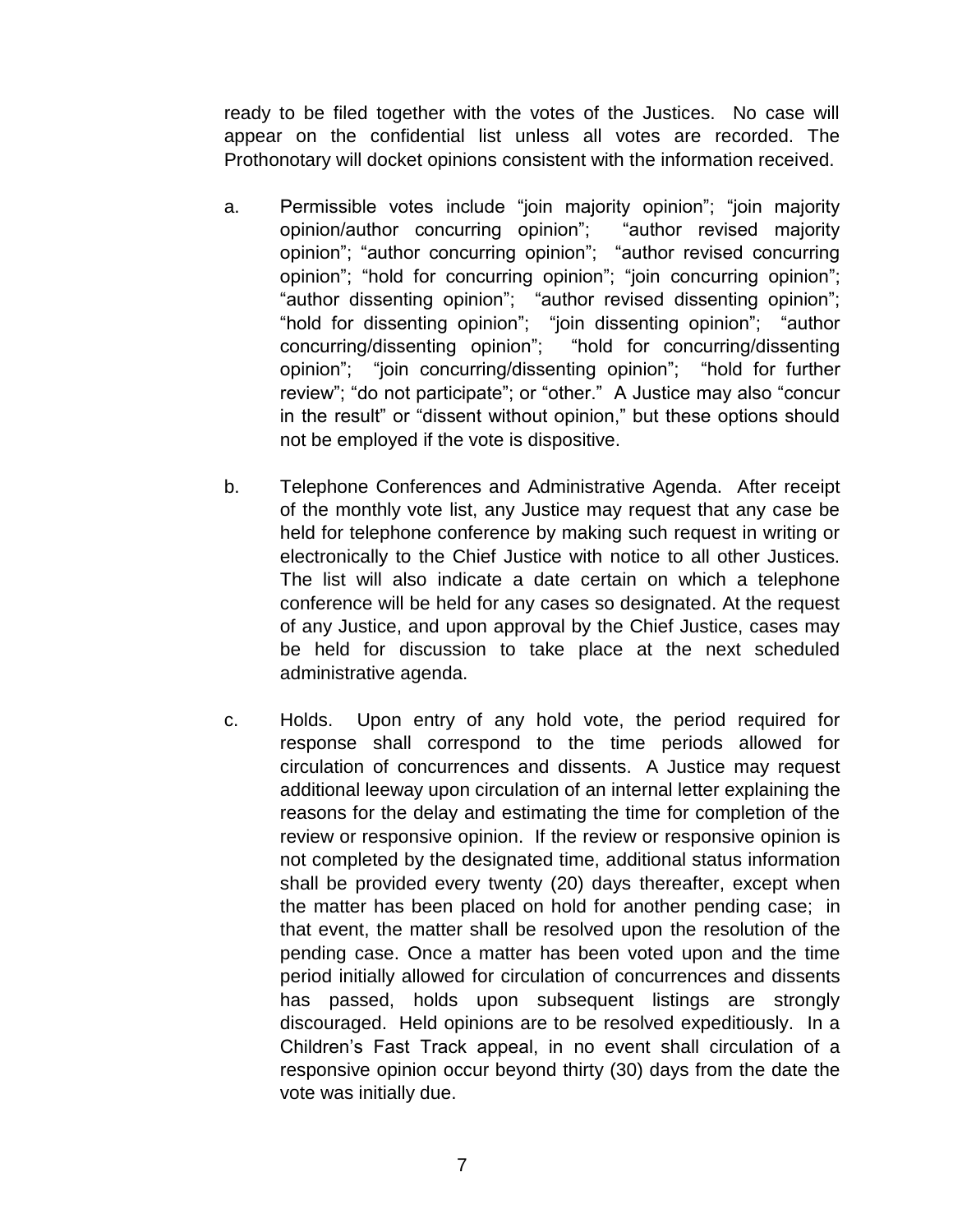Upon appropriate notice to a "holding" Justice and an opportunity to respond, the Chief Justice in his or her discretion may direct the filing of an opinion with a "holding" Justice noted as not participating in the decision of the matter, dissenting without opinion, concurring in the result, or with an opinion to follow, as the case may be. In Children's Fast Track appeals, if, within thirty (30) days of the date votes are due on majority opinions no dissent or concurrence has been placed in circulation, the case will be filed, and the dissenting or concurring Justice will be noted as not having participated in the decision of the matter.

d. Reassignment. When a concurrence or dissent garners a majority of votes, the author of the proposed majority opinion may withdraw the opinion to revise to accommodate the new majority, or the case shall be reassigned to the author of the concurrence or dissent. Upon reassignment, and absent extraordinary circumstances, the new majority opinion shall be circulated within thirty (30) days in single-issue cases and serial capital PCRA appeals, sixty (60) days in multiple-issue cases, seventy-five (75) days in capital direct appeals, ninety (90) days in first capital PCRA appeals, and, in Children's Fast Track appeals, within fifteen (15) days.

Notwithstanding any contrary procedures set forth above, Justices shall give priority in both circulation of and voting on proposed opinions in Children's Fast Track appeals.

- B. Labeling of Opinions.
	- 1. *Majority Opinion.* An opinion will be labeled ''Opinion'' when a majority joins the rationale and result of the opinion. Majority opinions shall list the composition of the Court hearing the appeal, and shall indicate when a Justice did not participate in the consideration or decision of the matter. Proposed majority opinions that involve multiple, complex issues which the authoring Justice believes may garner disparate votes should be divided into sections. If there is a split in votes in an opinion that has been divided into sections, the authoring Justice will be responsible for preparing a short introductory statement summarizing the resulting votes.
	- 2. *Concurrences and Dissents*. An opinion is a ''concurring opinion'' when the Justice agrees with the result of the proposed majority opinion. A Justice who agrees with the result of the proposed majority opinion, but does not agree with the rationale supporting the proposed majority opinion, in whole or in part, may write a separate ''concurring opinion.'' An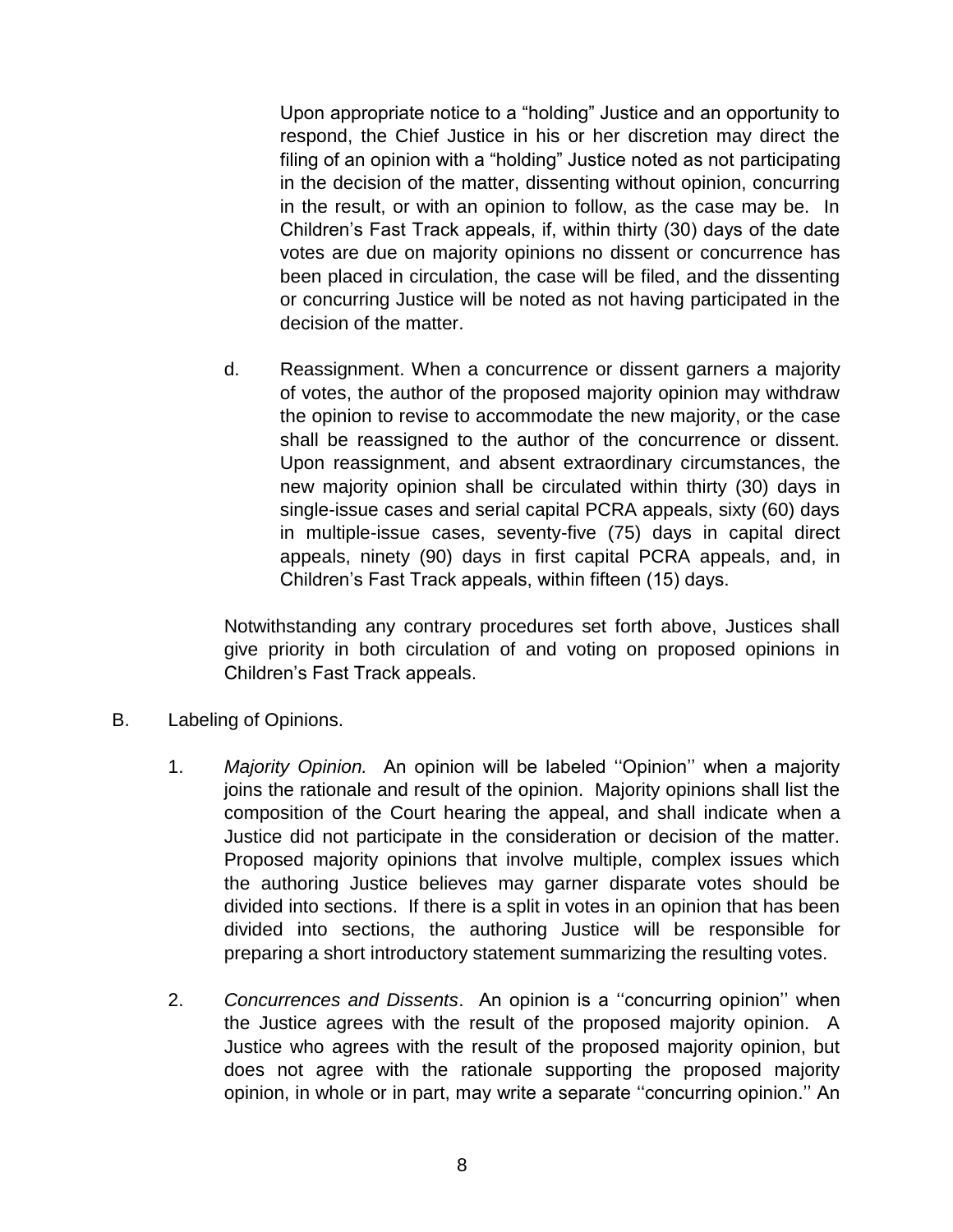opinion is a ''dissenting opinion'' when the Justice disagrees with the result of the proposed majority opinion.

As a general rule, an opinion is a ''concurring and dissenting opinion'' when there is more than one issue and the Justice agrees with the majority's disposition of some but not all issues, and is in disagreement with the mandate. There may be occasions, however, in which a Justice may agree with the outcome but may disagree with a principle enunciated by a majority of the Court which will govern the outcome of other cases. In such instances, Justices are not strictly bound to concur outright; rather, they retain the discretion to label responses as concurring and dissenting.

Alternatively, a Justice may choose to ''concur in the result'' or ''dissent'' without writing a separate opinion, although both options are strongly disfavored if the vote is dispositive.

- 3. *Other designations*. An opinion shall be designated as the "Opinion Announcing the Judgment of the Court" when it reflects only the mandate, and not the rationale, of a majority of Justices. When the votes are equally divided, any resulting opinions shall be designated as the "Opinion in Support of Affirmance" or "Opinion in Support of Reversal," as the case may be. In all such opinions, the name of any Justice not participating in the consideration or decision of the matter shall be noted.
- C. Reconsideration Applications
	- 1. *Assignment*. The Prothonotary shall assign applications for reconsideration to the author of the majority opinion or the opinion announcing the judgment of the Court. If the appeal was resolved by an equally divided Court, the petition shall be assigned to the author of the opinion in support of affirmance.
	- 2. *Circulation and Disposition*. The assigned Justice shall circulate to all members of the Court a recommended disposition within fourteen (14) days of the assignment or within seven (7) days of the assignment in Children's Fast Track appeals. A Justice who disagrees with the recommended disposition shall circulate a counter-recommendation within fourteen (14) days of the original recommendation or seven (7) days in Children's Fast Track appeals. A vote of the majority is required to grant reconsideration. In any case in which reconsideration has been denied, a Justice may request that the order record that he or she voted to grant reconsideration. All orders shall indicate if a Justice did not participate in the consideration or decision of the matter.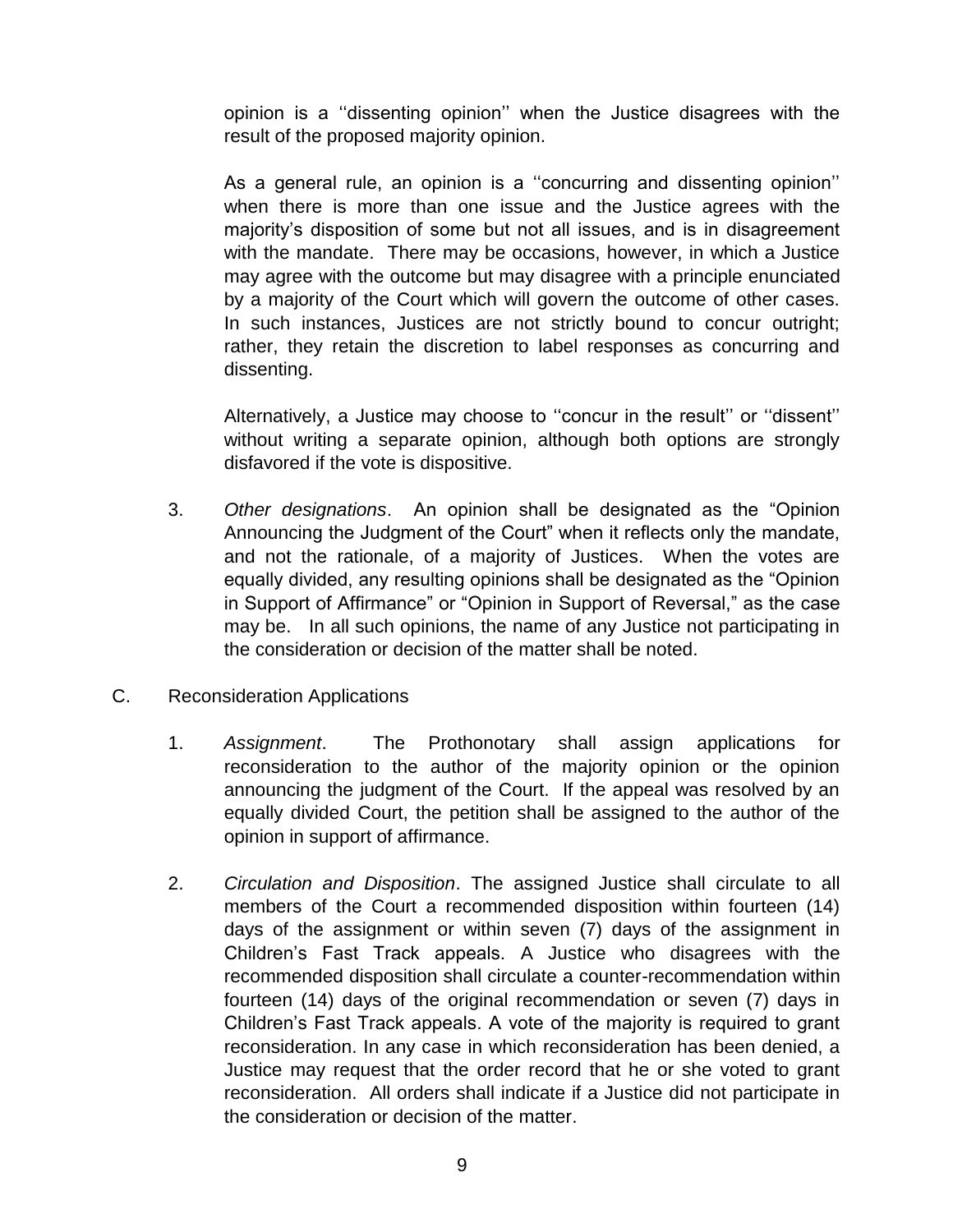# **§ 5. Non-Capital Direct Appeals.**

A. *Assignment*. All non-capital direct appeals shall be reviewed by the Court to determine their suitability for oral argument. As soon as all briefs have been received, the non-capital direct appeal will be assigned by the Prothonotary to a Justice on a rotating basis by seniority for preparation of a disposition memorandum, which will contain a short recitation of the facts, a brief discussion of the issues, and a recommendation as to whether the case should be (1) listed for oral argument; (2) submitted on the briefs; (3) resolved by affirmance on the opinion of the court below, including when necessary a brief statement of matters not covered by that opinion; or (4) resolved by per curiam order.

A per curiam order may be issued

- 1. when the Court's decision:
	- a. does not establish a new rule of law;
	- b. does not alter, modify, criticize or clarify an existing rule of law;
	- c. does not apply an established rule of law to a novel fact situation;
	- d. does not constitute the only binding precedent on a particular point of law;
	- e. does not involve a legal issue of continuing public interest; or
- 2. whenever the Court decides such an order is appropriate.

A per curiam order reversing an order of the lower court must cite to controlling legal authority or provide a full explanation of the reasons for reversal.

B. *Circulation and Disposition*. Each disposition memorandum shall be circulated to the Court within sixty (60) days of assignment. It shall then be placed on a supplemental list for consideration and vote at the same time as opinions. Disposition Memoranda must be circulated to the Court at least ten (10) days prior to circulation of the vote list to be placed on that vote list. A hold for the purpose of preparing a counter-recommendation shall not exceed thirty (30) days; only by vote of the majority may a hold be extended beyond thirty (30) days, but in no event shall a hold exceed ninety (90) days.

The case shall thereafter be resolved in accordance with the vote of the majority. If no clear majority emerges, the case will be listed for oral argument. A Justice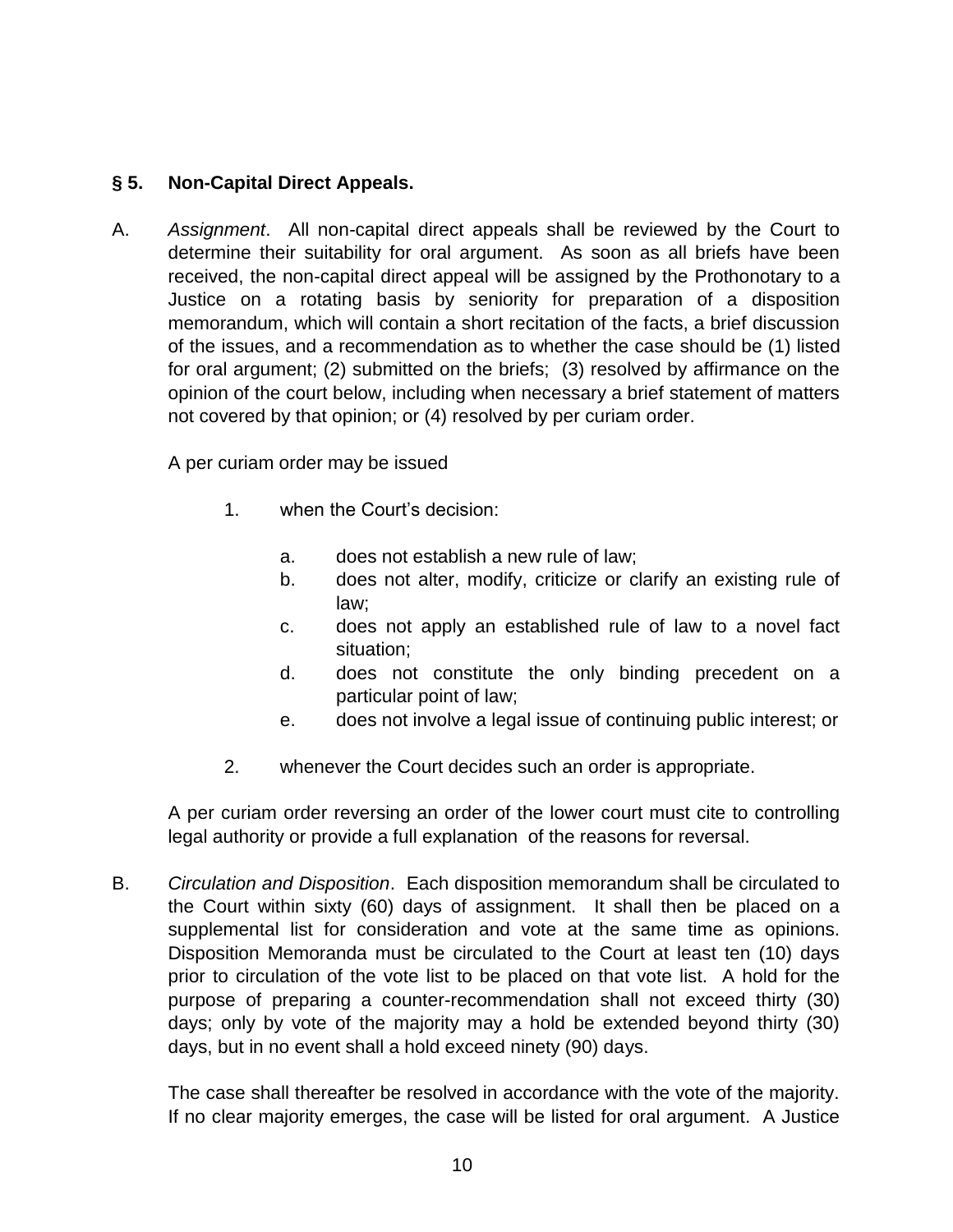may request that the order record that he or she voted for a different disposition. All orders resolving a non-capital direct appeal shall indicate if a Justice did not participate in the consideration or decision of the matter.

- C. Reconsideration Applications.
	- 1. *Assignment.* The Prothonotary shall direct the application for reconsideration to the Justice who prepared and filed the order.
	- 2. *Circulation and Disposition*. The assigned Justice shall circulate to all members of the Court a recommended disposition within fourteen (14) days of the assignment. A Justice who disagrees with the recommended disposition shall circulate a counter-recommendation within fourteen (14) days of the original recommendation. A vote of the majority is required to grant reconsideration. In any case in which reconsideration has been denied, a Justice may request that the order record that he or she voted to grant reconsideration. All orders shall indicate if a Justice did not participate in the consideration or decision of the matter.

## **§ 6. Allowance of Appeal.**

**A. Assignment.** The Prothonotary shall initially screen petitions for allowance of appeal for compliance with the applicable appellate rules. Untimely petitions may be refused for filing by the Prothonotary without further action of the Court.

Petitions for allowance of appeal shall be assigned to individual Justices by the Prothonotary on a rotating basis by seniority for preparation of an allowance of appeal report. Petitions from the same district presenting the same question shall be consolidated; petitions from different districts that present the same question may be consolidated at the discretion of the Court.

**B. Circulation and Disposition.** Allowance of appeal reports shall be circulated within ninety (90) days of the receipt of such an assignment. The proposed disposition date shall not be greater than sixty (60) days from the date of circulation. Holds may be placed on petitions for allowance of appeal only upon written notice to the members of the Court as to the reasons for the hold, e.g., the existence of another petition from another district presenting the same question. No hold may be placed on a petition without the existence of a terminus, e.g., the issuance of an opinion on a petition presenting the same question. Where a hold results from the existence of another petition presenting the same issue, the parties shall be notified of the hold and the case that will determine the issue. A hold for the purpose of preparing a counter-report shall not exceed thirty (30) days; only by vote of the majority may a hold be extended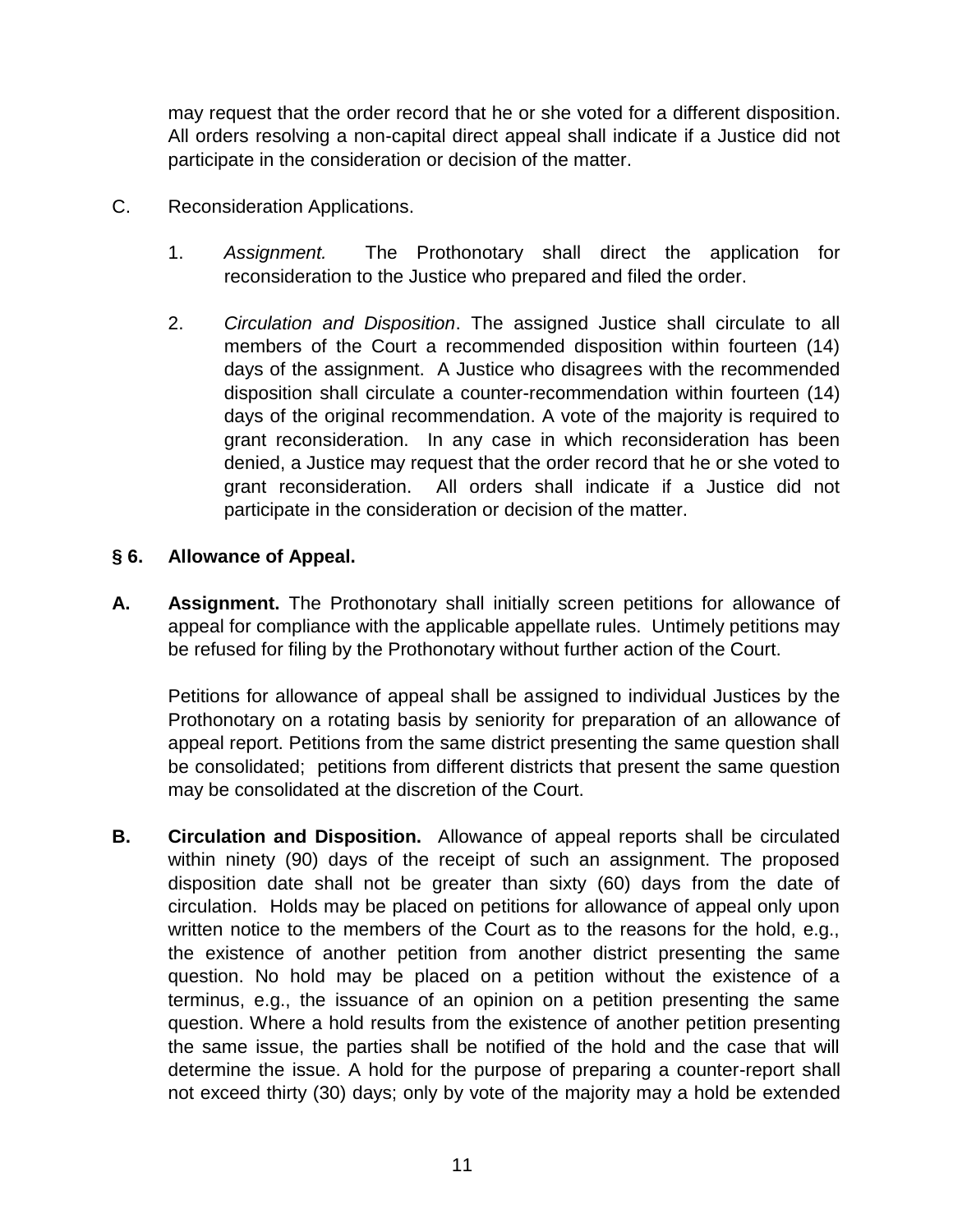beyond thirty (30) days, but in no event shall a hold for such purpose exceed ninety (90) days.

Notwithstanding any contrary procedures set forth above, allowance of appeal reports in Children's Fast Track appeals are to be circulated within thirty (30) days of the receipt of the assignment, and the proposed disposition date shall not be greater than thirty (30) days from the date of circulation. A hold for purposes of preparing a counter-report in a Children's Fast Track appeal shall not exceed fifteen (15) days; only by vote of the majority may a hold be extended beyond fifteen (15) days, but in no event shall a hold exceed forty-five (45) days.

Upon the affirmative vote of three or more Justices, allowance of appeal will be granted and the case will be listed for oral argument, unless the order indicates that the matter will be submitted on the briefs. An order granting a petition for allowance of appeal shall specify the issues upon which allowance of appeal was granted.

A per curiam order granting allowance of appeal and reversing an order of the lower court must cite to controlling legal authority or provide a full explanation of the reasons for reversal.

A Justice may request that the order resolving the petition for allowance of appeal record that he or she voted for a different disposition. All orders shall indicate if a Justice did not participate in the consideration or decision of the matter.

## **C. Reconsideration Applications**.

- 1. *Assignment*. The Prothonotary shall direct applications for reconsideration to the Justice who authored the allowance of appeal report.
- 2. *Circulation and Disposition.* The assigned Justice shall circulate to the Court a recommended disposition within fourteen (14) days of the date of the assignment, or within seven (7) days of the date of assignment in Children's Fast Track appeals. A Justice who disagrees with the recommended disposition shall circulate a counter-recommendation within fourteen (14) days of the original recommendation, or within seven (7) days of the date of the original recommendation in Children's Fast Track appeals. A vote of the majority is required to grant reconsideration. In any case in which reconsideration has been denied, a Justice may request that the order record that he or she voted to grant reconsideration. All orders shall indicate if a Justice did not participate in the consideration or decision of the matter.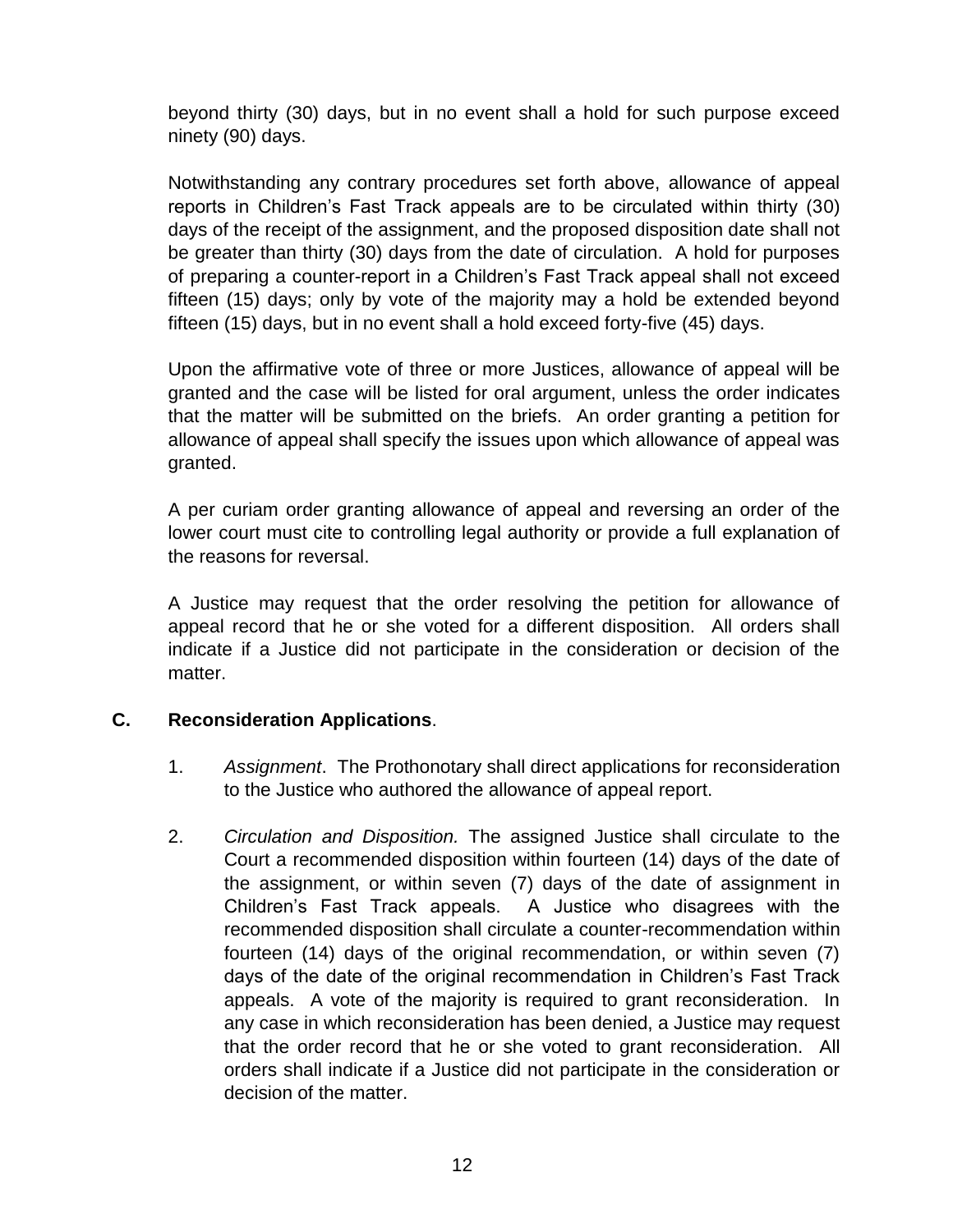### **§ 7. Motions, Miscellaneous Petitions, and Applications for Relief.**

**A. Duties of Prothonotary**. All assignments of motions, miscellaneous petitions and applications for relief, including emergency motions and those requesting the exercise of King's Bench powers, extraordinary jurisdiction and original jurisdiction, shall originate in the Prothonotary's office. No motions, petitions or applications will be considered which were not first filed in the Prothonotary's office and thence assigned. Documents may be filed in paper format, or by electronic or facsimile transmission. Once received, motions, petitions and applications will be monitored by the Prothonotary's office for compliance with applicable appellate rules. Proposed filings that are not in compliance will not be docketed. Proposed filings that are in compliance will be docketed and a response will be allowed. At the expiration of the response period the documents will be forwarded to the Court.

Procedural motions (e.g., requests for extension of time, requests to exceed page limits, and requests to proceed in forma pauperis) may be resolved by the Prothonotary without further action of the Court.

Note: Time periods for responses\*

| <b>FILING</b>                                                    | <b>RULE</b> | <b>RESPONSE PERIOD</b> |
|------------------------------------------------------------------|-------------|------------------------|
| APPLICATION FOR RELIEF (EXTENSIONS)                              | 123         | 14 DAYS                |
| JURISDICTIONAL STATEMENT                                         | 909(b)      | 14 DAYS                |
| PETITION FOR ALLOWANCE OF APPEAL                                 | 1116        | 14 DAYS                |
| PETITION FOR ALLOWANCE OF APPEAL -                               |             |                        |
| CHILDREN'S FAST TRACK CASES                                      | 1116(b)     | 10 DAYS                |
| <b>RECONSIDERATION</b>                                           | 1123        | NO ANSWER PERMITTED    |
| PETITION FOR PERM. TO APPEAL                                     | 1314        | 14 DAYS                |
| <b>PETITION FOR REVIEW</b>                                       | 1516(c)     | 30 DAYS                |
| N.B. NO ANSWER REQUIRED UNLESS PETITION CONTAINS NOTICE TO PLEAD |             |                        |
| APPLICATION FOR RELEASE (BAIL)                                   | 1762        | 14 DAYS                |
| <b>REARGUMENT</b>                                                | 2545        | 14 DAYS                |
| <b>ORIGINAL PROCESS</b>                                          |             |                        |
| (e.g., HABEAS, MANDAMUS)                                         | 3307        | 14 DAYS                |
| <b>EXTRAORDINARY RELIEF</b>                                      | 3309        | 14 DAYS                |

MAY BE SHORTER IN STAY OR SUPERSEDEAS APPLICATIONS WHEN CIRCUMSTANCES REQUIRE, OR BY COURT ORDER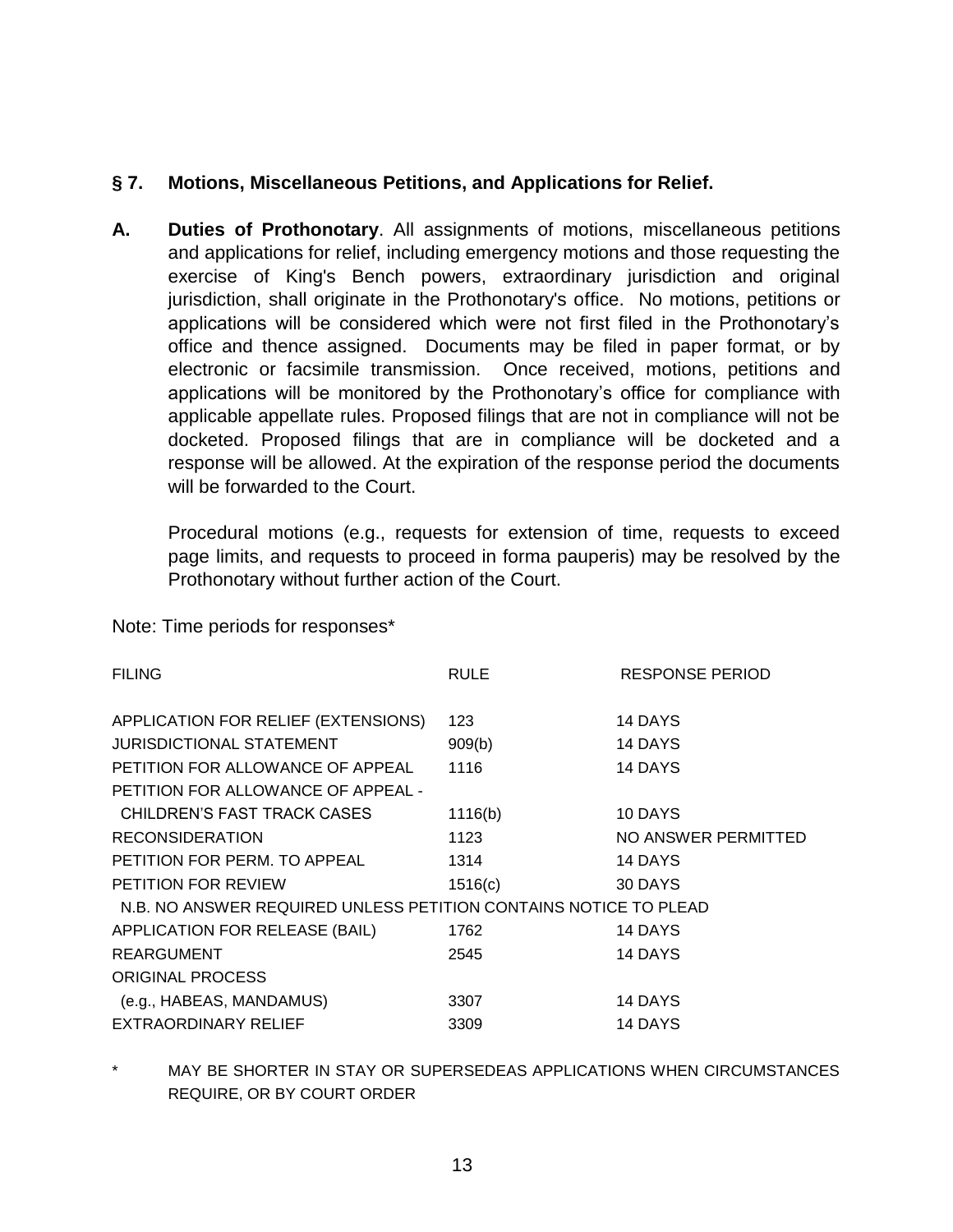**B. Assignment, Circulation and Disposition**. All motions, petitions and applications will be assigned to the Chief Justice, except for emergency motions, motions addressed to a single Justice, and applications for stay of execution in capital cases. In matters assigned to the Chief Justice, the Chief Justice will prepare a memorandum setting forth the positions of the parties and a recommended disposition. Recommendations should be circulated within sixty (60) days from the date the answer is filed or is due to be filed, whichever occurs first, and should contain a proposed disposition date no greater than thirty (30) days from the date of circulation, except in Children's Fast Track cases, in which recommendations shall be circulated within fifteen (15) days from the date the answer is filed or due to be filed, whichever occurs first, and the proposed disposition date shall be no greater than fifteen (15) days from the date of circulation. A vote of the majority is required to implement the proposed disposition.

Every motion, petition or application shall be decided within sixty (60) days, or within thirty (30) days in Children's Fast Track cases. A Justice may request that the order record that he or she voted for a different disposition.Orders disposing of motions, petitions and applications shall indicate if a Justice did not participate in the consideration or decision of the matter.

# **C. Emergency Motions.**

- 1. *Assignment*. On or before the first Monday in January, the Chief Justice shall publish a calendar of duty assignments for the handling of emergency motions. Two Justices will be assigned by the Chief Justice on a monthly rotating basis to review emergency motions for the Eastern and Western Districts. Cases filed in the Middle District will be assigned alternately between the Eastern and Western District duty Justices.
- 2. *Circulation and Disposition*. Any motion assigned to the duty Justice may at the discretion of that Justice be referred to the full Court for consideration, with or without the entry of an interim order.
- **D. Motions Directed to a Single Justice.** A Justice may entertain and may grant or deny any request for relief which may under Pa.R.A.P. 123 or 3315 properly be sought by motion, except that a single Justice may not dismiss or otherwise determine an appeal or other proceeding.

## **E. Applications for Stay of Execution in a Capital Case or for Review of an Order Granting or Denying a Stay of Execution.**

1. *Assignment.* The application will be assigned to the duty Justice.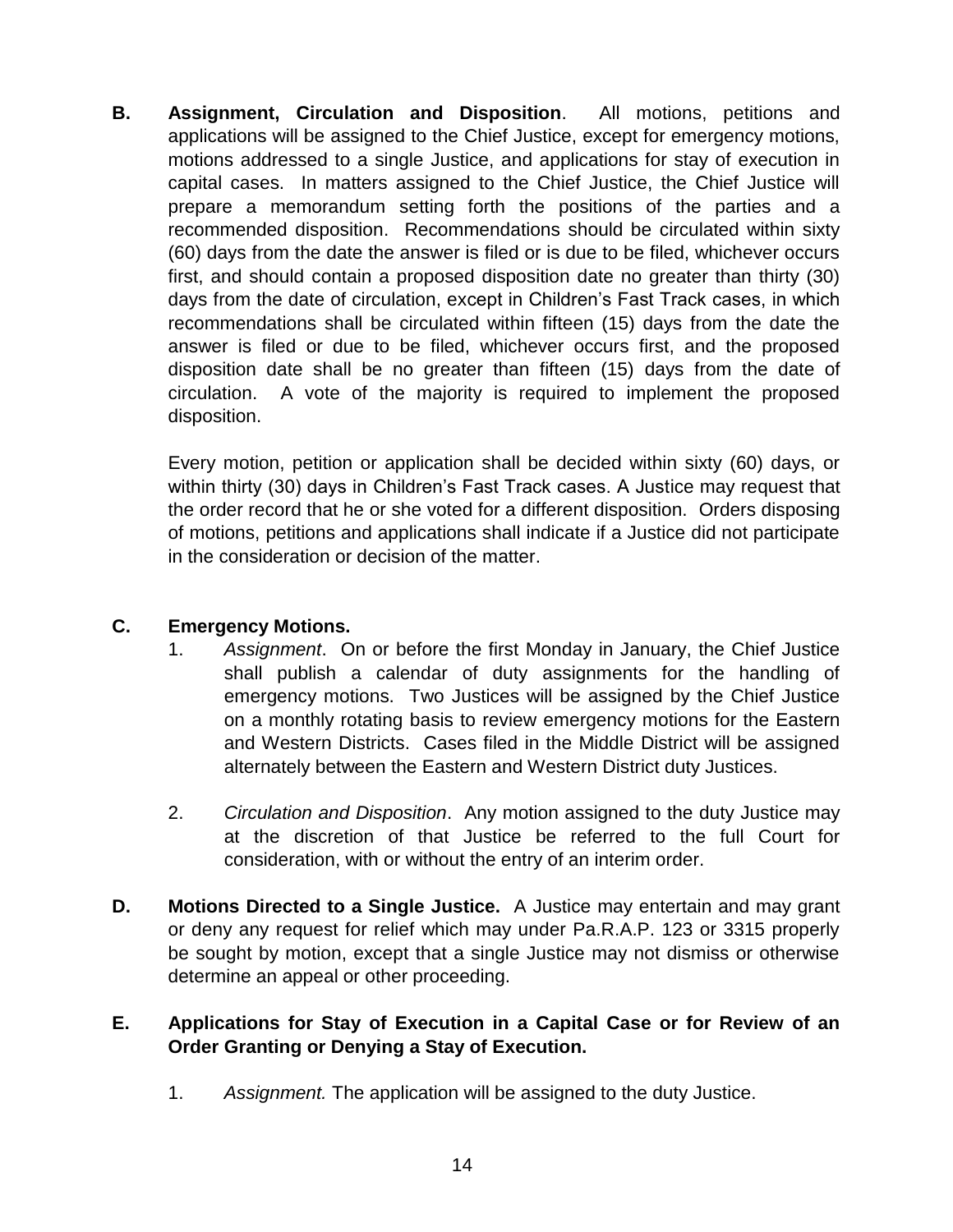2. *Circulation and Disposition*. The assigned Justice shall promptly circulate a proposed disposition and the application shall be resolved according to the vote of the majority.

## **F. Reconsideration Applications.**

- 1. *Assignment.* The Prothonotary shall direct applications for reconsideration to the Justice who entered the order resolving the application.
- 2. *Circulation and Disposition.* The assigned Justice shall circulate to the Court a recommended disposition within fourteen (14) days of the date of the assignment, within seven (7) days of the date of assignment in Children's Fast Track appeals, or as soon as practicable in emergency and stay of execution matters. A Justice who disagrees with the recommended disposition shall circulate a counter-recommendation within fourteen (14) days of the original recommendation, within seven (7) days of the date of the original recommendation in Children's Fast Track appeals, or as soon as practicable in emergency and stay of execution matters. A vote of the majority is required to grant reconsideration. In any case in which reconsideration has been denied, a Justice may request that the order record that he or she voted to grant reconsideration. All orders shall indicate if a Justice did not participate in the consideration or decision of the matter.

# **§ 8. Certification of Questions of Law.**

- **A. Court Limitation.** This Court will accept Certification Petitions from the United States Supreme Court or any United States Court of Appeals.
- **B. Assignment, Circulation and Disposition.** The Prothonotary shall refer Certification Petitions to the Chief Justice, who will prepare a memorandum setting forth the positions of the parties and a recommended disposition. Acceptance of certification is a matter of judicial discretion. The Court shall decide whether to accept or decline certification without hearing oral argument. The recommendation should be circulated within thirty (30) days from the date of assignment, and should contain a proposed disposition date no greater than thirty (30) days from the date of circulation. Every Certification Petition should be decided within sixty (60) days. A vote of the majority is required to implement the proposed disposition. A Justice may request that the order record that he or she voted for a different disposition.Orders disposing of Certification Petitions shall indicate if a Justice did not participate in the consideration or decision of the matter.

Upon acceptance of certification by the Court, the Prothonotary shall (1) issue an order accepting certification, which shall specify the questions of law for which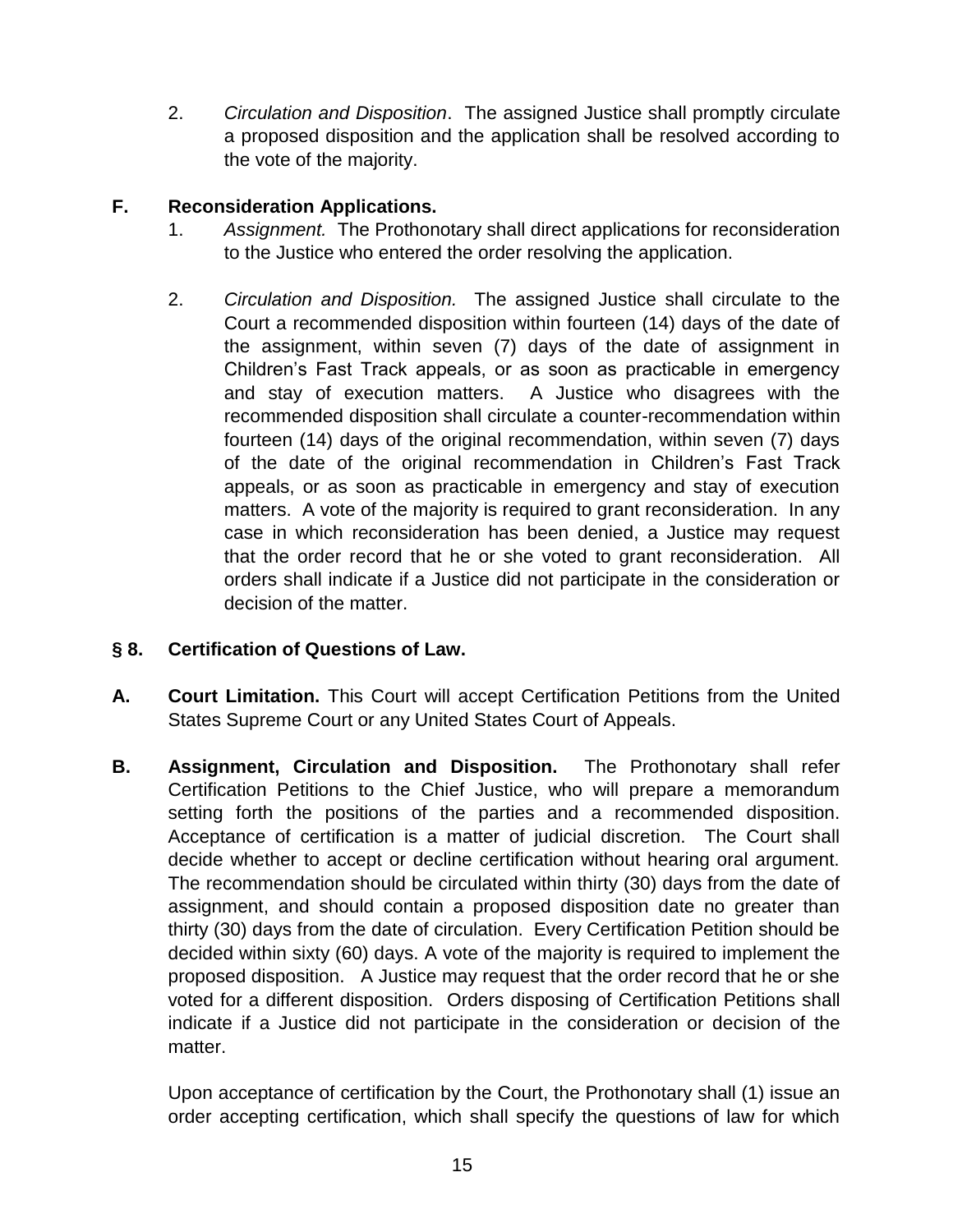certification was accepted, and whether the case is to be submitted on the briefs or heard at an argument session; (2) establish a briefing schedule; (3) list the matter for oral argument if oral argument has been granted; and (4) take such further action as the Court directs.

**C. Amicus curiae briefs.** After the Court accepts certification, amicus curiae briefs may be submitted without prior leave of Court. Such briefs shall be filed and served in the manner and within the time directed by the Prothonotary.

## **D. Reconsideration Applications.**

- 1. *Assignment.* Upon receipt of an application for reconsideration following an order resolving a Certification Petition, the Prothonotary shall direct the reconsideration application to the Chief Justice for assignment.
- 2. *Circulation and Disposition.* The assigned Justice shall circulate to the Court a recommended disposition within fourteen (14) days of the date of the assignment. A Justice who disagrees with the recommended disposition shall circulate a counter-recommendation within fourteen (14) days of the original recommendation. A vote of the majority is required to grant reconsideration. In any case in which reconsideration has been denied, a Justice may request that the order record that he or she voted to grant reconsideration. All orders shall indicate if a Justice did not participate in the consideration or decision of the matter.

# **§ 9. Photographing, Recording and Broadcasting**

## **A. General Provisions**

- 1. The Supreme Court reserves the right to restrict usage of all sound recordings and visual images taken in Supreme Court Courtrooms. Photographing, recording and broadcasting in those areas are permissible only in accordance with the following provisions.
- 2. The Executive Administrator of the Supreme Court or his or her designee ("Executive Administrator") may permit photographing, recording and broadcasting in any Supreme Court Courtroom in his or her discretion. Requests to photograph, record or broadcast sound or images for public or private use in any media, including, but not limited to, printed, online and video form, must be submitted to the Executive Administrator at least three business days before the proposed date of photographing, recording or broadcasting, or within a shorter period as the Executive Administrator may determine. Requests to photograph, record or broadcast during scheduled Supreme Court proceedings will not be entertained.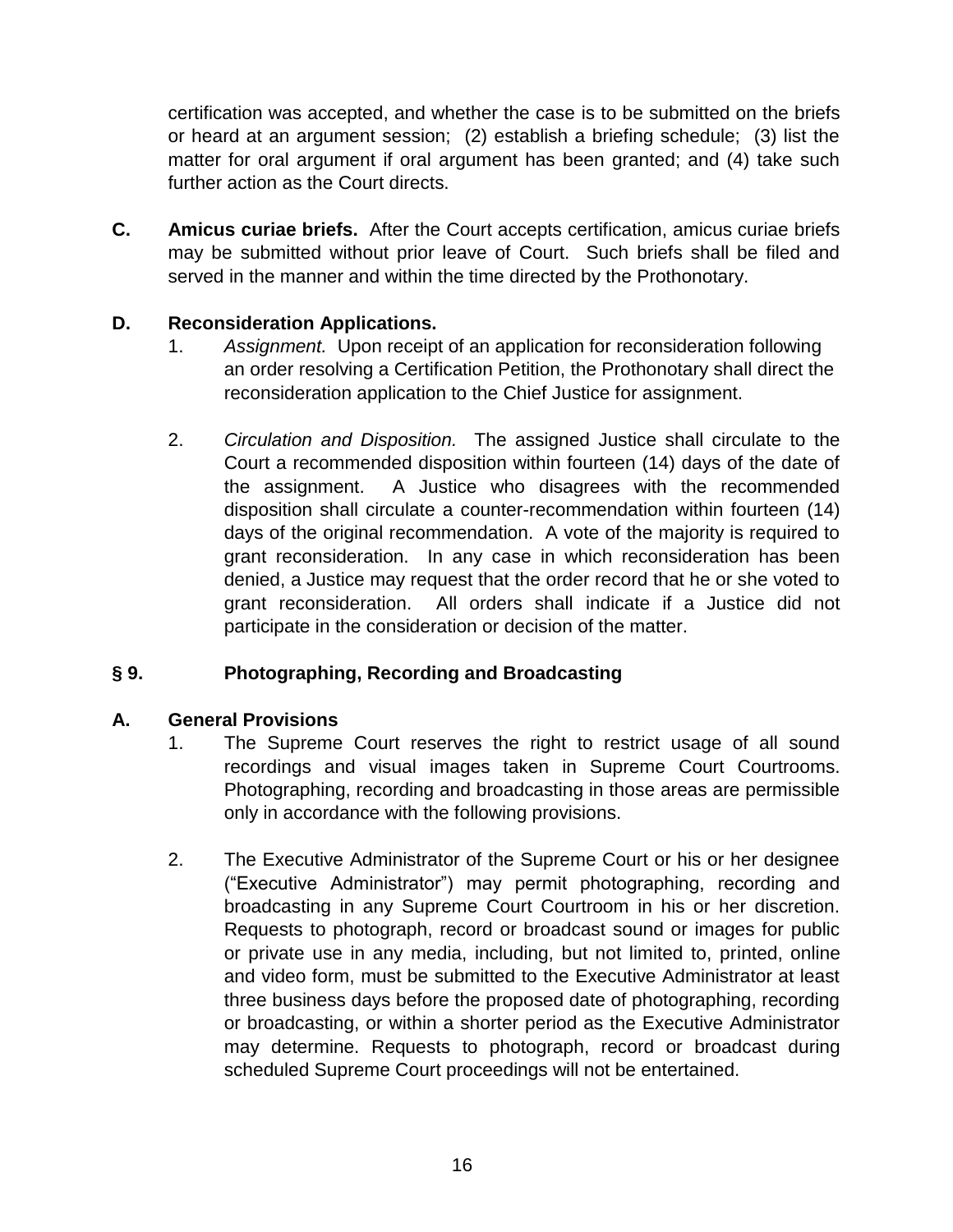- 3. Members of the general public visiting any Supreme Court Courtroom as a permitted guest or a participant in a supervised tour may take photographs or record sound or images for their private, non-profit use, unless otherwise directed by the Executive Administrator. This provision does not authorize photographing, recording or broadcasting during scheduled Supreme Court proceedings.
- 4. When a Supreme Court Courtroom is being used by an executive or legislative agency, board, commission or similar entity, sections A. 2.-3. shall not affect that entity's policies relating to photographing, broadcasting and recording.

## **B. Photographing, Recording and Broadcasting of Supreme Court Proceedings by the Pennsylvania Cable Network ("PCN").**

1. *General Provisions*

a. The recording by PCN of a proceeding before the Supreme Court for future broadcast on PCN is permissible only in accordance with this section.

b. A request to be present to record a scheduled proceeding electronically for future broadcast on PCN must be made at least three business days before the proceeding. Such requests must be submitted to the Executive Administrator for approval by the Chief Justice. The Supreme Court shall maintain discretion to prohibit camera coverage of any proceeding, or any part thereof, due to the nature of the issues or the sensitivity of the subject matter of a proceeding.

c. There shall be no coverage of a proceeding involving any case that has been designated as "sealed."

d. There shall be no audio pickup or broadcast of conferences between co-counsel or among the Justices.

e. The Supreme Court may limit or terminate coverage, or direct the removal of camera coverage personnel, when necessary to protect the rights of the parties or to assure the orderly conduct of the proceedings.

f. The Supreme Court shall not incur any expense for equipment, wiring or personnel necessary to provide coverage by PCN.

g. Introductory commentary, if any, shall be supplied by members in good standing of the Pennsylvania Bar approved by the Supreme Court.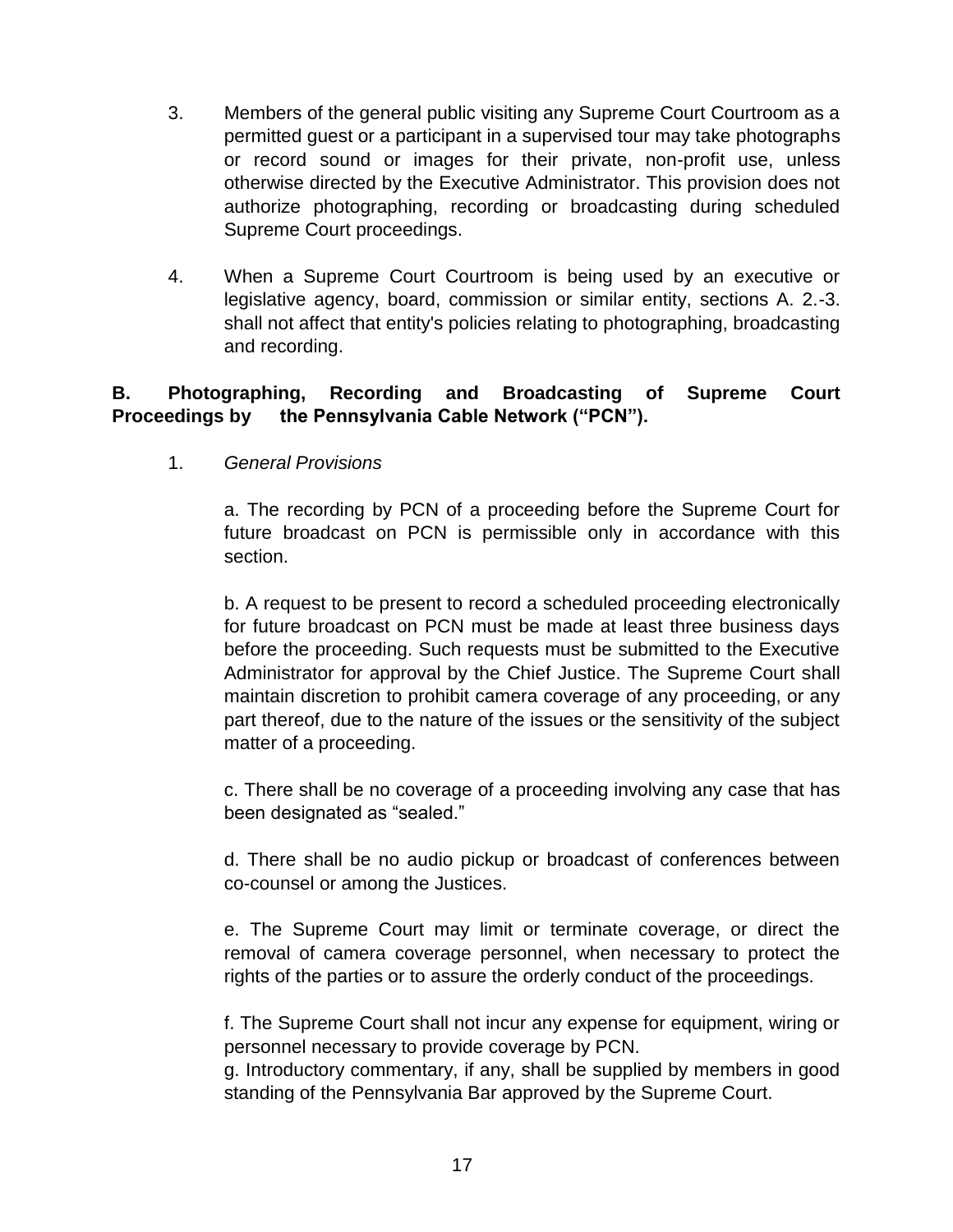h. All coverage must be "gavel-to-gavel," including rebroadcasts, with the exceptions in 1. c.-5e

i. All copyrights to the broadcasts are the possession of the Supreme Court and may not be used without its approval. PCN shall provide the Supreme Court with DVD or videotape recordings of all sessions covered by PCN, whether or not broadcast or aired.

j. Broadcasts are not permitted until a minimum of 48 hours after recording.

### 2. *Equipment and Personnel*

a. Only robotic cameras will be permitted in the courtroom. PCN personnel shall consult with the Executive Administrator to determine the location in the courtroom for the camera equipment and operators.

b. Equipment shall not produce distracting sound or light. Signal lights or devices to show when the equipment is operating shall not be visible.

c. Except as otherwise approved by the Executive Administrator, existing courtroom sound and light systems shall be used without modification. Audio pickup for all media purposes shall be accomplished from existing audio systems present in the court facility, or from a camera's built-in microphone. If no technically suitable audio system exists in the court facility, microphones and related wiring essential for media purposes shall be unobtrusive and shall be located in places designated in advance by the Executive Administrator.\

d. All equipment must be in place prior to the opening of the court session and shall not be removed until after the conclusion of the day's proceedings. Video recording equipment which is not a component part of a camera shall be located in an area remote from the courtroom. PCN personnel shall not enter or exit the courtroom once the proceedings are in session except during a recess or adjournment. PCN personnel shall wear appropriate attire in the courtroom.

e. PCN personnel shall adhere to the direction of the Executive Administrator in matters such as security, parking, noise avoidance and other related issues.

3. *Impermissible Use of Material*